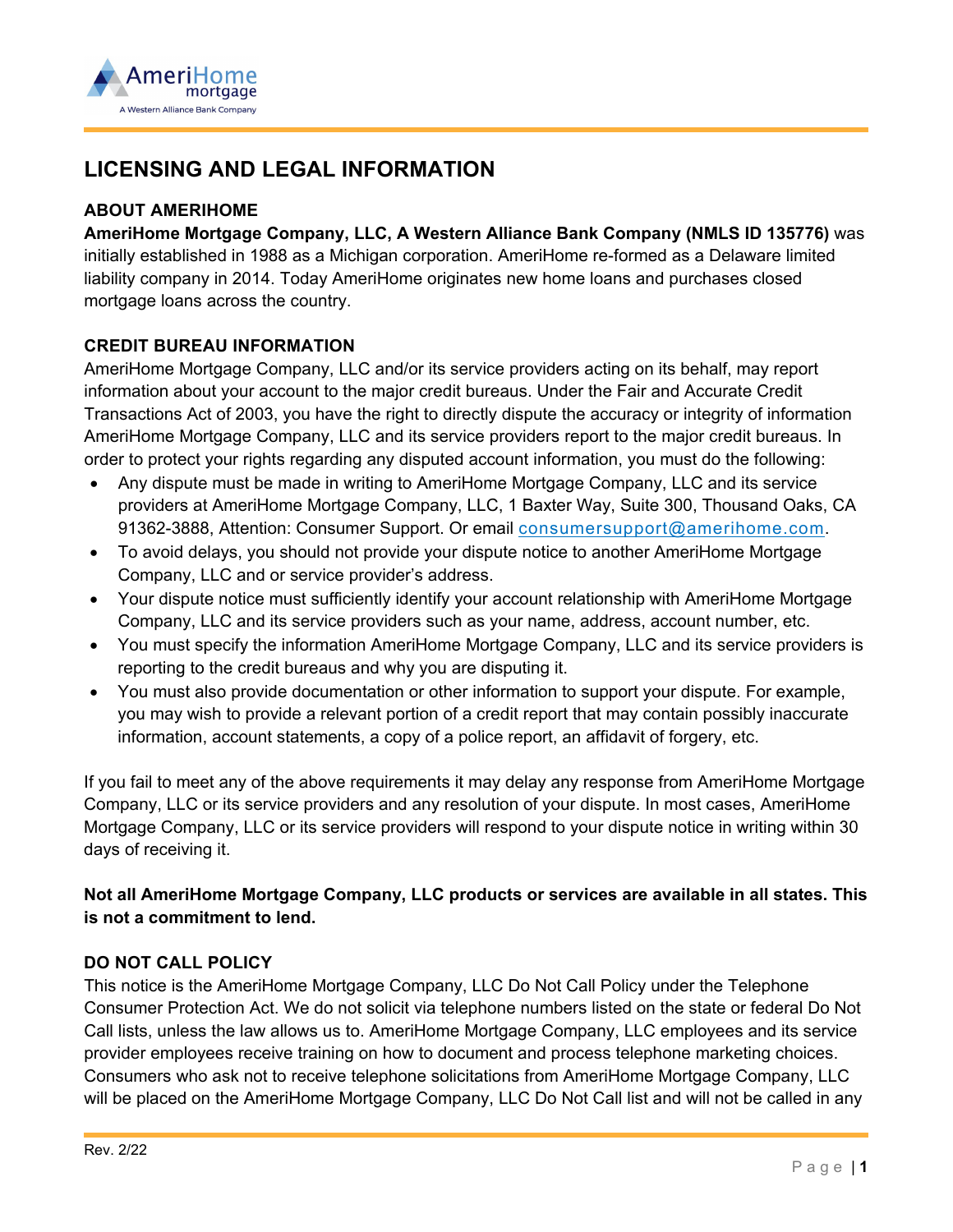

future campaigns, including those of AmeriHome Mortgage Company, LLC affiliates. If you communicate with us by telephone, we may monitor or record the call.

## **EQUAL HOUSING OPPORTUNITY LENDER**

AmeriHome Mortgage Company, LLC is an Equal Housing Opportunity lender.

#### **AMERIHOME MORTGAGE COMPANY, LLC LICENSING INFORMATION:**

Alabama – Licensed by the State of Alabama Banking Department, Consumer Credit License 21272

Arizona – Licensed by the Arizona Department of Financial Institutions, Mortgage Banker License 0917700. Other trade names used in Arizona: AmeriHome Funding, LLC

Arkansas – Licensed by the Arkansas Securities Department, Combination Mortgage Banker-Broker-Servicer License 103394. 1 Baxter Way, Suite 300, Thousand Oaks, CA, 91362-3888. Toll free [855.501.3035](tel:855-501-3035) (Servicing) or [888.469.0810](tel:888-469-0810) (Company Headquarters)

California-DFPI – Licensed by the Department of Financial Protection and Innovation under the California Residential Mortgage Lending Act, License 4131116.

Under California law, we will not share information we collect about you with companies outside of AmeriHome Mortgage Company, LLC unless the law allows. For example, we may share information with your consent, to service your accounts, or to provide rewards or benefits you are entitled to. We will limit sharing among our companies to the extent required by California law. Rev. 08/2013. Loans made pursuant to a California Department of Financial Protection and Innovation Residential Mortgage Lending Act License. Married persons may apply for an account in their own name.

#### **CA Fair Lending Notice**

UNDER THE HOUSING FINANCIAL DISCRIMINATION ACT OF 1977 IT IS ILLEGAL TO DISCRIMINATE IN THE PROVISION OF OR IN THE AVAILABILITY OF FINANCIAL ASSISTANCE BECAUSE OF THE CONSIDERATION OF:

- 1. TRENDS, CHARACTERISTICS OR CONDITIONS IN THE NEIGHBORHOOD OR GEOGRAPHIC AREA SURROUNDING A HOUSING ACCOMMODATION, UNLESS THE FINANCIAL INSTITUTION CAN DEMONSTRATE IN THE PARTICULAR CASE THAT SUCH CONSIDERATION IS REQUIRED TO AVOID AN UNSAFE AND UNSOUND BUSINESS PRACTICE; OR
- 2. RACE, COLOR, RELIGION, SEX, MARITAL STATUS, NATIONAL ORIGIN OR ANCESTRY. IT IS ILLEGAL TO CONSIDER THE RACIAL, ETHNIC, RELIGIOUS OR NATIONAL ORIGIN COMPOSITION OF A NEIGHBORHOOD OR GEOGRAPHIC AREA SURROUNDING A HOUSING ACCOMMODATION OR WHETHER OR NOT SUCH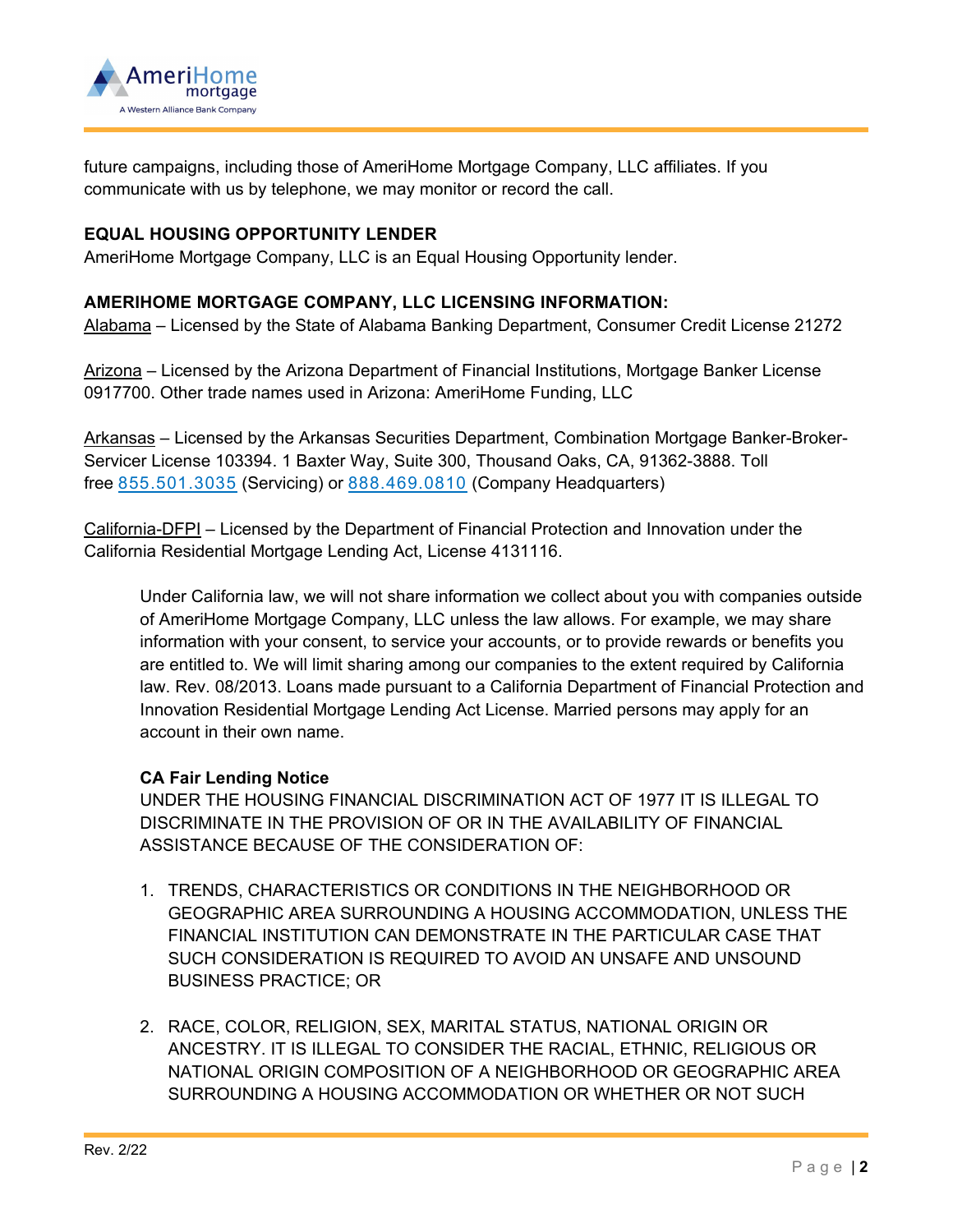

COMPOSITION IS UNDERGOING CHANGE, OR IS EXPECTED TO UNDERGO CHANGE, IN APPRAISING A HOUSING ACCOMMODATION OR IN DETERMINING WHETHER OR NOT, OR UNDER WHAT TERMS AND CONDITIONS TO PROVIDE FINANCIAL ASSISTANCE. THESE PROVISIONS GOVERN FINANCIAL ASSISTANCE FOR THE PURPOSE OF THE PURCHASE, CONSTRUCTION, REHABILITATION OR REFINANCING OF ONE-TO FOUR-UNIT FAMILY RESIDENCES OCCUPIED BY THE OWNER AND FOR THE PURPOSE OF THE HOME IMPROVEMENT OF ANY ONE-TO FOUR-UNIT FAMILY IF YOU HAVE QUESTIONS ABOUT YOUR RIGHTS OR IF YOU WISH TO FILE A COMPLAINT, CONTACT THE MANAGEMENT OF THIS FINANCIAL INSTITUTION OR:

**DEPARTMENT OF BUSINESS OVERSIGHT** SUITE 600 3700 WILSHIRE LOS ANGELES, CA 90010 **DEPARTMENT OF BUSINESS OVERSIGHT** SUITE 810 1390 MARKET STREET SAN FRANCISCO, CA 94102

Delaware – Licensed by the Delaware Office of the State Bank Commissioner, Lender License 022456

District of Columbia – Licensed by the Department of Insurance, Securities and Banking, Mortgage Lender License, MLB135776

Illinois – AmeriHome Mortgage Company, LLC, 1 Baxter Way, Suite 300, Thousand Oaks, CA 91362- 3888, Illinois Residential Mortgage Licensee, MB.6760882, Department of Financial & Professional Regulation, Division of Banking, 122 South Michigan Avenue, Suite 1900, Chicago, IL, 60603, 312.793.3000

Kansas – Licensed by the State Bank Commissioner of Kansas, Mortgage Company License MC.0025360

Maine – Licensed by the Maine Bureau of Consumer Protection, Supervised Lender License 135776

Maryland – Licensed by the Office of the Commissioner of Financial Regulation, Mortgage Lender License, 22750.

Michigan – Licensed by the Michigan Department of Insurance and Financial Services, 1st Mortgage Broker/Lender/Servicer Registrant FR0019170

Michigan – 2nd Mortgage Broker/Lender/Servicer Registrant SR0019024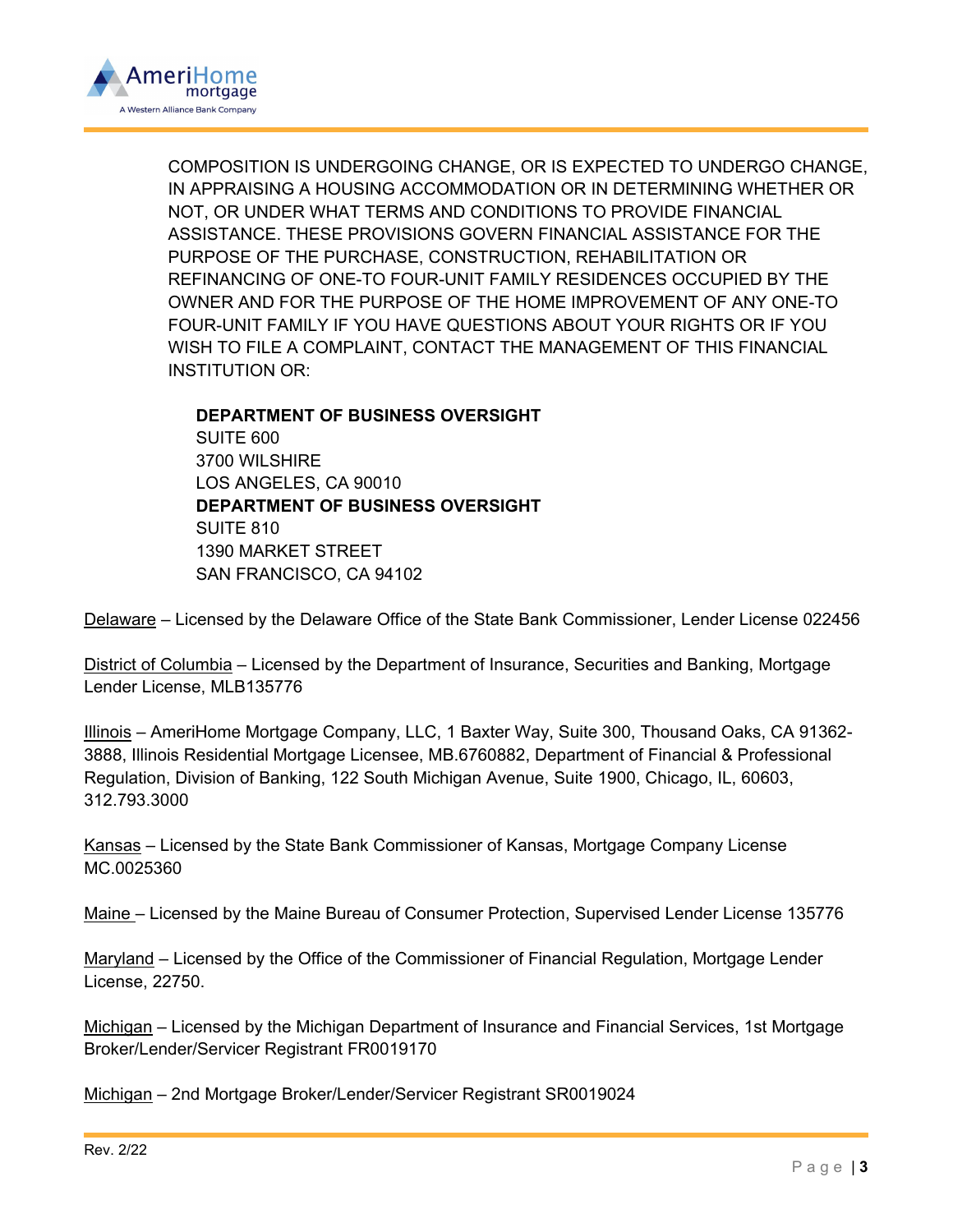

New Hampshire – Loans secured by real property made by AmeriHome Mortgage Company, LLC. Licensed by the New Hampshire Banking Department, Mortgage Banker License 18504-MB

New Mexico – Licensed by the New Mexico Financial Institutions Division of the New Mexico Regulation and Licensing Department, Mortgage Loan Company License

North Dakota – Licensed by the North Dakota Department of Financial Institutions, Money Broker License MB 102693

Oregon – Licensed by the State of Oregon Division of Financial Regulation, Mortgage Lending License ML-5015

The Oregon Division of Financial Regulation (DFR) oversees residential mortgage loan servicers who are responsible for servicing residential mortgage loans in connection with real property located in Oregon and persons required to have a license to service residential mortgage loans in this state. If you have questions regarding your residential mortgage loan, contact your servicer at 888-469-0810 or [consumersupport@amerihome.com.](mailto:consumersupport@amerihome.com) To file a complaint about unlawful conduct by an Oregon licensee or a person required to have an Oregon license, call DFR at [888.877.4894](tel:888-877-4894) or visit [DFR.OREGON.GOV.](https://dfr.oregon.gov/Pages/index.aspx)

Vermont – Lender License 6517. Vermont – Loan Servicer License 135776-1.

Under Vermont law, we will not share information we collect about Vermont residents with companies outside of our corporate family, unless the law allows. For example, we may share information with your consent, to service your accounts or under joint marketing agreements with other financial institutions with which we have joint marketing agreements. We will not share information about your credit worthiness within our corporate family except with your consent, but we may share information about our transactions or experiences with you within our corporate family without your consent.

Virginia – Licensed by State Corporation Commission, Bureau of Financial Institutions (BFI), in the Commonwealth of Virginia, MC-6693

Washington – Licensed by the Washington State Department of Financial Institutions, Consumer Loan Company License CL-135776

West Virginia – Licensed by the West Virginia Division of Financial Institutions, Mortgage Lender License ML-32670